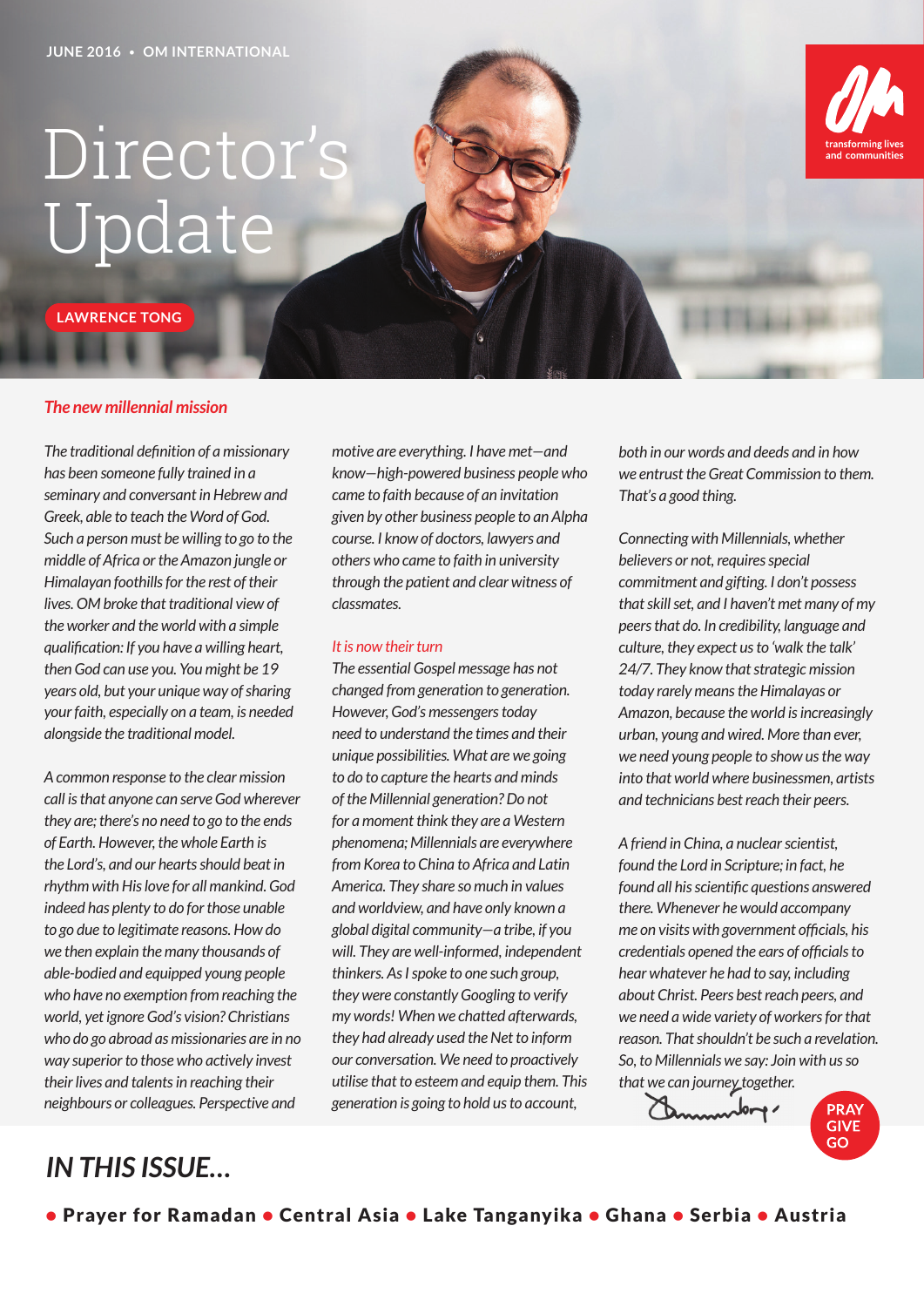#### PRAYING THROUGH RAMADAN

Every year, many Muslims fast for one month from sunrise to sunset (according to the Muslim lunar calendar). In 2016, Ramadan is from June 6–July 5. Christians serving in the Arab Muslim world ask you to pray with them during this period, that Muslims will come to know Him. A 31 page guide to prayer offers suggested scriptures as well as prayer points from Christians living in each country listed. Please share this prayer guide freely with others. May our Great God lead you into praying His will for these nations. Download at:

http://news.om.org/images/ramadan2016-a4.pdf http://news.om.org/images/ramadan2016 usletter.pdf

#### EVANGELISM **AR**

**CENTRAL ASIA: LISTENING WELL** After turning down a job in translation to serve with OM, John\* thought it

might be the end of using his skills. But by knowing Russian, the *lingua franca* of Central Asia, he is able to translate for



and communicate with many believers whom other workers—who knew only local languages—can't. John shared, *"It's opened doors to encourage and train local believers as I translate training sessions and sermons and chat with locals."*

Being a native English speaker in a place where many want to learn English provides opportunities for meeting people. People come to John for English practice, but doors often open for talking about ethical choices in difficult situations, and how beliefs shape those. Miles\* and Ben\* profess to be Muslims but John challenges them about using deceit to get a job.

*"It's a sin; you shouldn't do it,"* he explained. *"What if you can't get a job without the required experience?"* they question. *"God is Judge. You might get your job, but God knows our hearts. It's wrong."*

Corruption is another topic that often comes up. *"You can't open a business without paying a bribe,"* John is told, but he knows others who have never paid a bribe. Pray that John and other workers would be distinctively set apart, causing others to question their own values and seek true answers found only in Christ.

### **RELIEF & DEVELOPMENT /**

#### **LOGOS HOPE: A BETTER BERTH**

Lake Tanganyika, the world's second-

largest freshwater lake, is surrounded by Tanzania, Congo, Zambia and Burundi. Daily life for those living on its shores



is focused on the water, as locals rely on boats for food, income and transportation. Similarly, the OM Lake Tanganyika team relies on boats for their service and outreach to villages along the shoreline.

A *Logos Hope* team has been serving alongside this other water-based ministry during the ship's recent dry dock and helped in building a muchneeded jetty. The OM Lake Tanganyika team has a training centre located in the Nsumbu area; travel to the main base takes six hours by boat. The centre is located up a steep hill from the waterline so the team has to unload supplies at the ferry jetty, which adds another 40 minutes of walking.

Leaving the boat at the ferry jetty has also proven to be risky. *"One of our boats was stolen but, by God's grace, we found it in another village; they returned it,"* explained Charles Chansa, an OM Lake Tanganyika worker. *"With a proper jetty next to our centre, our boats and engines can be more secure."* Without tools, the locals showed where to find big rocks and worked together to move them into place. Within two days, the foundation of the jetty was made. *"It was nice to see the progress and the difference we made," s*aid Miguel Amaro

(Brazil), as the team was able to get into the boat from the rocks the next day.

Further work is still needed and the team is trusting God to provide the funds to complete the work on the jetty. Donations can be made for the OM Lake Tanganyika Nsumbu Building Project through your local OM office.

### CHURCH PLANTING A

#### **GHANA: LEARNING TO LOVE**

In 2011, field leader Chris Insaidoo was travelling with his team to the north with a plan to hand out 10,000 Bibles. He hit a pothole and the rim of his tyre bent badly enough to need replacement. The team went looking for help; when they returned 30 minutes later, they found it empty and robbed of all the Bibles, two passports,

and Chris's laptop. Chris's opinion of the Fulani people in the area didn't end there. In 2014, a team from OMNIvision



arrived to film documentaries. During their travels, they saw a Fulani who had kidnapped a young girl about 12 years old. The team later learnt that the Fulani man wanted to marry the girl to his 15-year-old son. When they asked why, the man told them that his son needed a wife to help him tend the family's cattle. Chris asked himself, *"How can a human being take a girl of 12 years and give her to a boy of 15 just for the two of them to follow the cattle in the bush?"* His first impression of the Fulani people was confirmed.

The same year, OM accompanied *Outreach America* to the 'overseas' part of northern Ghana—so called because the roads are inaccessible during the rainy season. A number of Fulani people came for help. It was then that Chris made a sobering discovery: When the Fulani people approached *Outreach America* for medical aid, the local people of the community drove them away.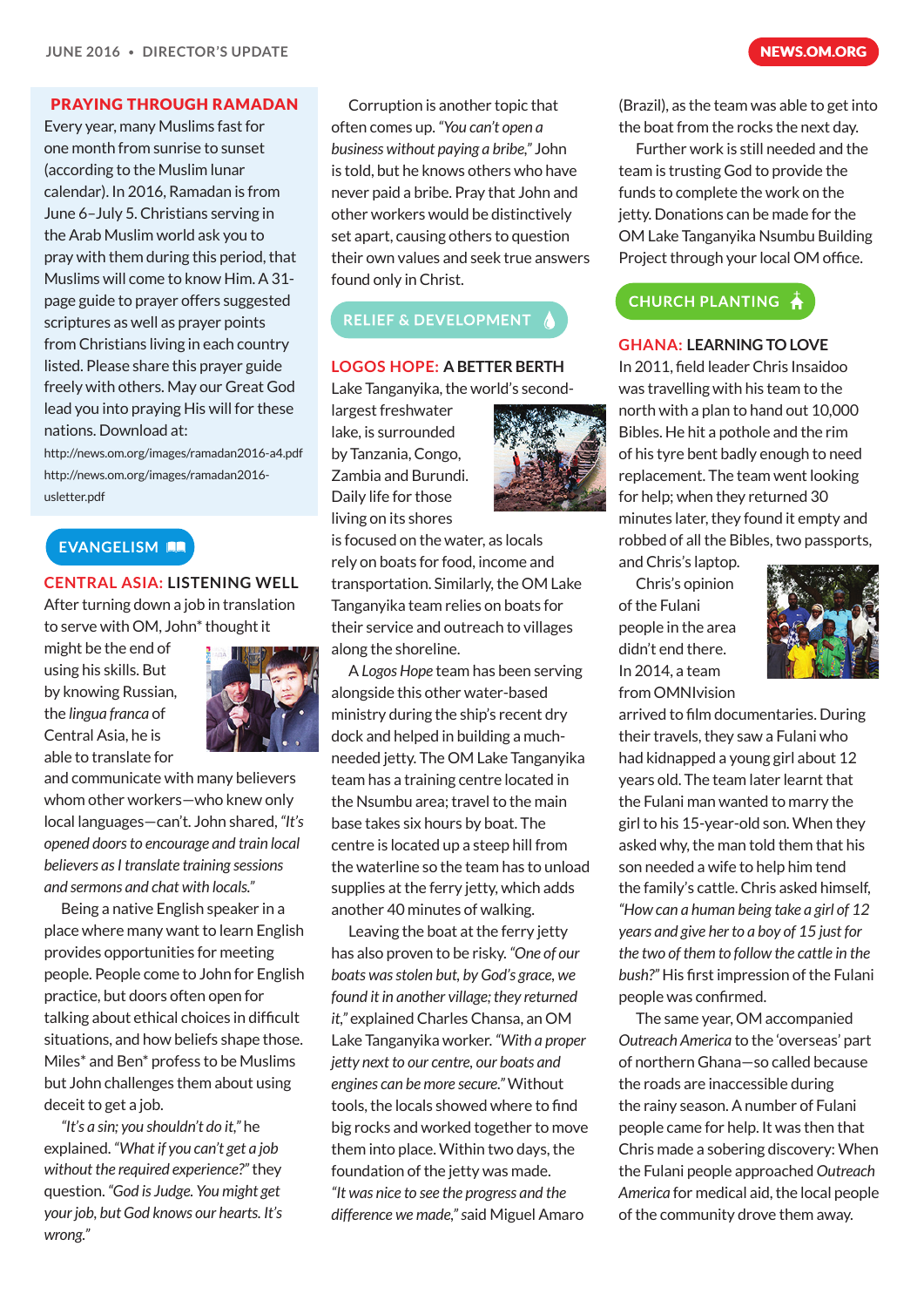*"At that moment,"* Chris recalled, *"I thought, 'What can we do to help these people?'"*

Chris asked the outreach group to come again for a special ministry only to the Fulani people. The Fulani leader couldn't believe it, saying, *"When you come, then you also know that we are human beings."* Chris and his team kept their promise: They returned with medical supplies. All of the Fulani people came for medical care and the team fed them for two days. *"It was during this time that I realised that they are a people that God loves,"*  Chris said. *"That shattered my previous mentality about the Fulani people."* Now, OM is working among the Fulani, and—despite being a nomadic people group—they have asked Chris to start a church among them.

**JUSTICE &** 

#### **SERBIA: KINDNESS DIVIDEND**

One man's refugee journey from

Sudan to The Netherlands last year took him across the Serbian border at Šid. Mahmood\* had not forgotten God's



presence in a refreshment tent OM helped to run. OMer Volker described the scene, last October: *"Can you imagine? Bread with jam at midnight; Psalm 23 being translated aloud into Farsi; prayer for a Kurdish Christian; an Iraqi girl singing "Father Jacob" in Arabic; parents dancing for us; volunteers worshiping in front of Afghans and Iraqis there is hope in the worst situation. In moments like this, you feel God's peace come over suffering people."*

Mahmood was struck by the atmosphere and carried the memory of this place with him to The Netherlands. Last month, Robert Strong\* from OM Netherlands posted:

*"We have a walk-in for refugees in our church where, every Tuesday, my wife* 

*and I talk with refugees. Mahmood from Darfur (Sudan) walked in. We had a very good conversation and gave him a Bible. Today, Mahmood attended church for the first time. After church, he accepted an invitation to our home.*

*Mahmood described his journey to the Netherlands. He had travelled through Šid in Serbia. When I heard that, I showed him a photo of the OM tent. 'Oh,' he said, 'I know that place! The Christians served us coffee and tea and sang beautiful songs with us. That was a happy place!'"*

Please pray that Mahmood's spiritual journey will lead him to Jesus, and for the OM personnel still serving refugees at Šid and other Balkan borders. May God use them to touch many lives with His presence. An OM project, called *Safe Passage*, focuses on meeting refugees at their initial entry points, providing information as well as water, food and essentials. To give to OM's relief efforts, or for more information about how to get involved, please contact your local OM office.

## **MENTORING & DISCIPLESHIP 22**

#### **AUSTRIA: GOOD NEWS FOR KIDS**

Biljana\*, a Roma believer, has written a story for Roma children in Croatia, such as those she works among in Darda. An OM Eurasia Support Team (OM EAST) worker said. *"To have an author who understands what children, particularly young girls, are going through now is significant."* Biljana came to faith in Jesus when a pastor's wife befriended her on the street and invited her to church. There, she found an acceptance she had never experienced anywhere else. The pastor spoke of Jesus' offer of forgiveness and love. It's this same message of hope that Biljana loves to share with Roma children today. Through the change in his wife's life, her husband, Djeno, also came to faith. *"When he accepted Christ, everything changed,"* Biljana said. *"He stopped beating me, and we started to pray together."*

For over two years, they prayed for God to send someone to work among the Roma in Croatia. Around the same time, OM EAST partners started reaching out to Roma villages, later supporting Biljana and Djeno, who is now the pastor of a small church in Darda, predominantly attended by Bayash Roma.

*"In the beginning, I asked God: 'Why did I have to go through all these situations in my life?'"* Biljana shared. *"But now I know why; the people I am working with are going through all these situations."*



Drawing from real life situations, Biljana's fictional book, *The Cat and the Custard*, points its readers to Jesus and addresses social issues and misconceptions

prevalent in Roma culture. It tells the story of a little girl called Ana, who realised her need of Christ's forgiveness and discovers a new way to live. OM EAST and their partners, the Roma Bible Union, will publish the storybook in Croatian this year with plans for additional languages to reach more Roma children in Europe.

*"The biggest joy is seeing neglected girls who used to run after us are now helping work among children in the church,"*  Biljana said. As more Roma boys and girls receive the Gospel, may they put their faith in Jesus and be able to say, just like Biljana did after both she and Djeno chose to follow Jesus: "*That's when my story really began!"* Please pray for wisdom as Djeno and Biljana serve the congregation in Darda, and as Biljana continues writing for the Roma.

Thank you for your prayers and support of OM ministries worldwide.

\* names changed